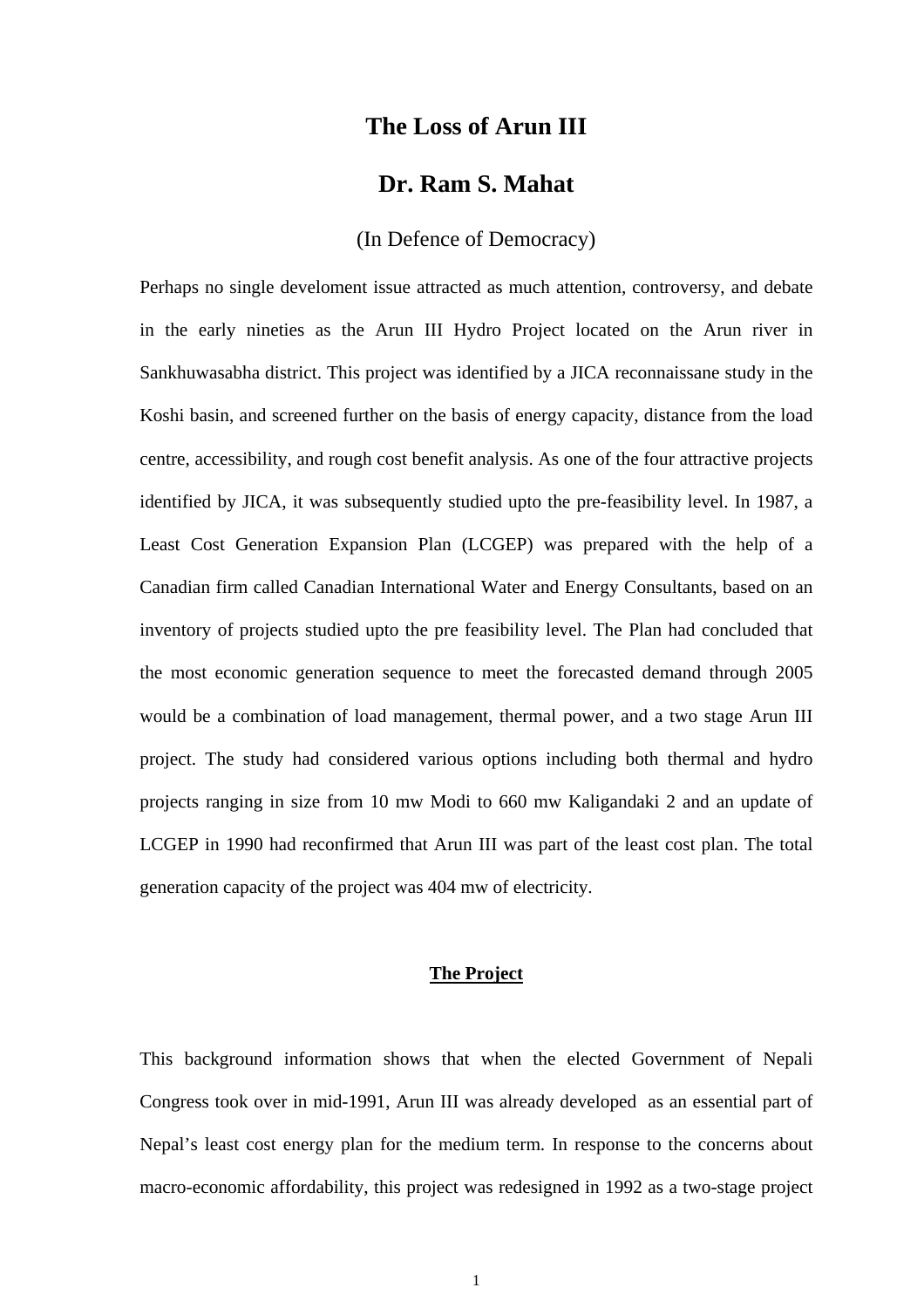of 201 mw each; this again being reconfirmed as part of the least cost plan in 1994. Fed by mountain glaciers and aquafiers, the most attractive feature of this project was the firm energy it produced throughout the year. Unlike other projects developed and identified for the future that generated very low firm energy, ranging from 15 to 60 percent of the installed capacity in lean seasons, Arun III provided about 85 percent of the firm installed capacity even in the dry season of December-April, when the need for load-shedding normally becomes acute in Nepal.

The total estimated cost of the project, as of 1994, was US \$ 1.08 billion, of which about two third was committed by external agencies, entirely in the form of grants and soft loans. The principal donors included the IDA (\$175 million), ADB (\$127 million), Germany (\$125.4 million), Japan (\$150 million), and France, Switzerland and Finland (\$  $46$  million).<sup>1</sup> Of the main sources, the German assistance was an outright grant. The Japanese had commited soft loans convertable into grants **and** the World Bank and ADB loans represented soft credit payable over a period of 30-40 years at less than one percent service charge. Others were grant-cum-credit. A rough calculation showed that the foreign assistance package had a seventy percent subsidy element in it and the annual power generation from the project at the prevailing power tariff at that time would yield approximately five billion rupees. The debt servicing obligation and operational costs of the project would take about one fifth of this revenue, leaving approximately four billion rupees as net revenue to the Government for investment in other priority sectors.

One important component of the project was the 122-kilometre access road to be completed at the cost of \$ 124 million. The high cost of the road was mainly attributed to its design and the method of construction. It involved simultanous construction at

<span id="page-1-0"></span><sup>|&</sup>lt;br>|<br>|  $1$ <sup>1</sup> The project figures in this section is mainly based on the World Bank Staff Appraisal Report of the project.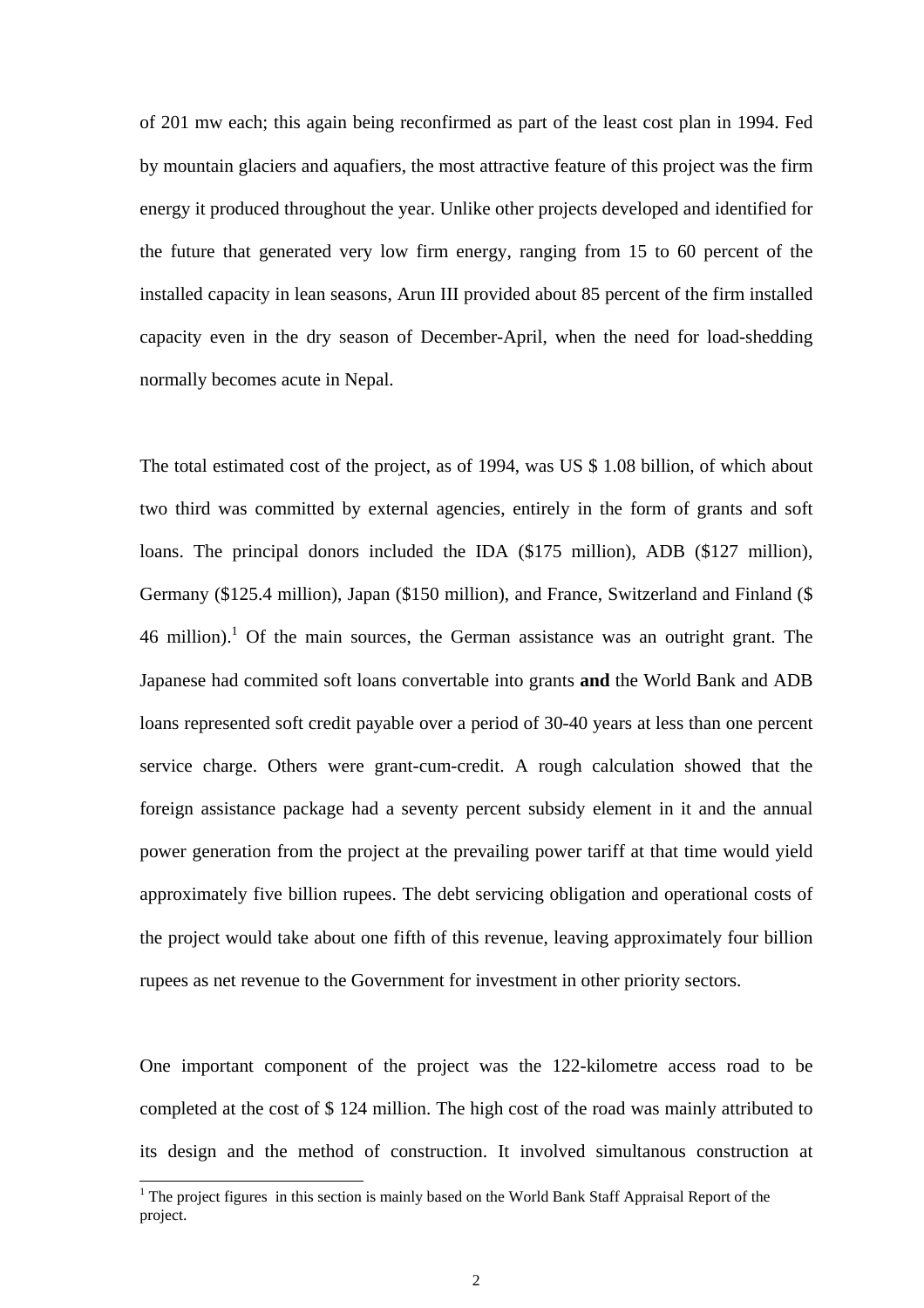different sites, transportation of construction materials by helicopters—in view of their locations at inaccessible places—and extreme sensitivity to environmental concerns.<sup>2</sup> Highly capital intensive methods were used with the objective of shortening the period of road construction as delays in completing the road would delay the construction of the power project, which in addition to pushing up the normal project cost would mean a sacrifice of the power revenue. The road was important from social and regional development standpoints and it further made possible the development of second phase Arun III plus the Upper and Lower Arun. The combined power capacity of these projects was an estimated 844 mw, making the overall power generation among the cheapest in Nepal.

The Nepali Congress government supported and approved the project after being satisfied with its attractiveness. This was further reconfirmed after being subjected to rigorious appraisal and scrutiny at various levels from technical, economic, environmental, social, and regional considerations by national and international experts. The country had already spent US \$20 million for pre feasibility, feasibilty, and the engineering designs. Various other studies concerning the environment, seismology, hydrology, resettlement, and GLOF had also been completed, and their appropriate prescriptions incorporated into the project design. Dozens of public hearings and consultations were conducted at the national level and with local bodies, user groups, and other stakeholders including the inhabitants of the project-affected areas. The support was enthusiastic, particularly from the affected areas where roads were expected to bring benefits to the local population.<sup>3</sup>

<span id="page-2-0"></span><sup>&</sup>lt;sup>2</sup> Restrictions were placed on placed on helicopter flying to ensure safe distance from the river bed so that the mating habit of rare fishes is not disturbed. Ajit Thapa, former MD of Nepal electricity Authority quoted in Spotlight, 8-17 October, 2004.

<span id="page-2-1"></span><sup>&</sup>lt;sup>3</sup> See, *The World Bank Staff Appraisal Report, Arun Three Hydro Electric Project* 29 August 1994.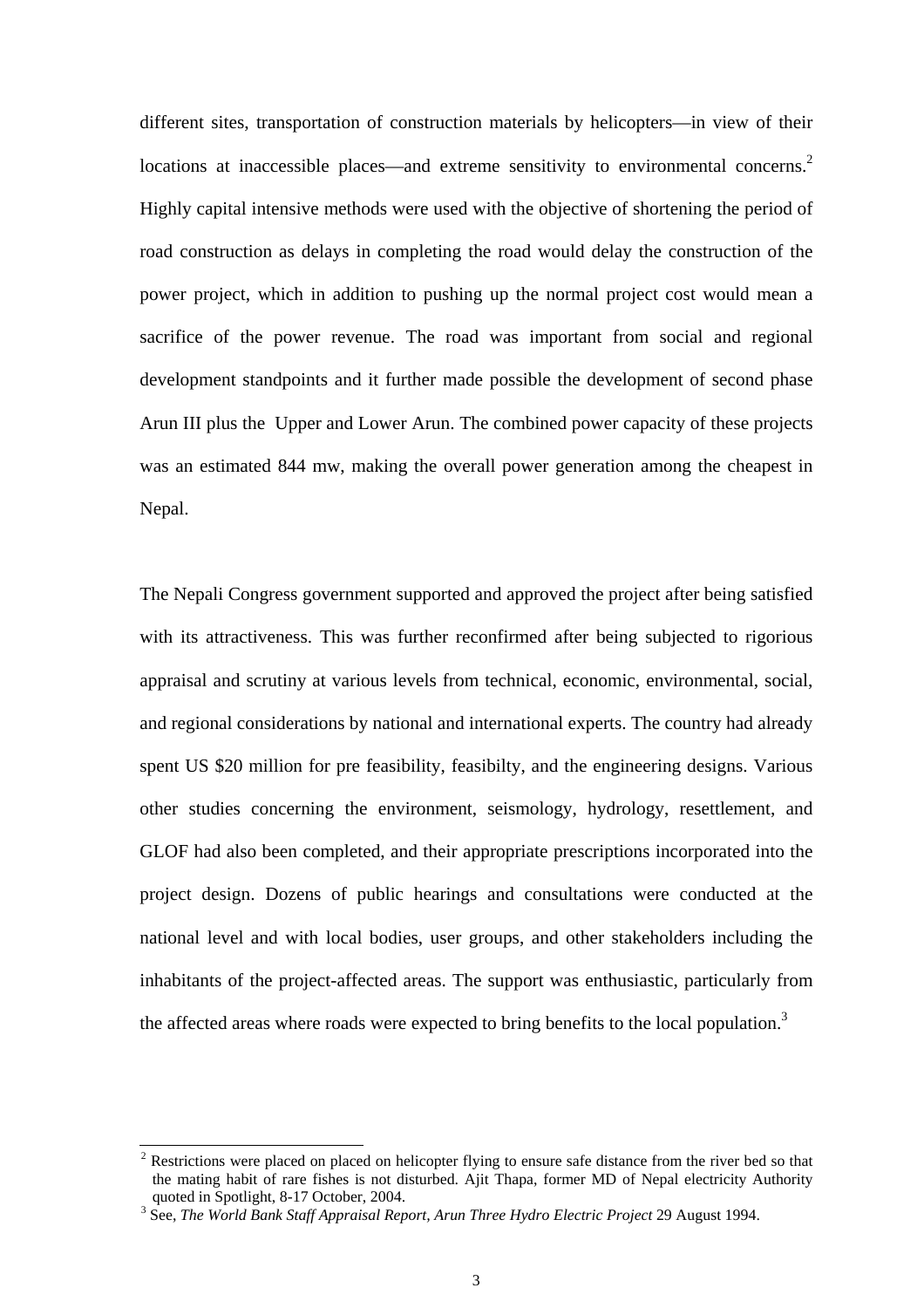A period of approximately eight years was spent in these activities as well as in negotiating with various donor countries. Each participating donor had made a thorough appraisal of the project and found it attractive. Furthermore, the donors had their own parliaments, boards, and other bodies where development projects are scrutinized and debated. Arun III had passed through all these tests and financial assistance had been committed after a long and ardous process.

#### **Controvesy and Cancellation**

Unfortunately, the project attracted unprecedented debate and controversy both within and outside the country by a powerful network of international non-governmental organizations. A lot of arguments were made and much was written on the issue of Nepal's hydropower in general and Arun III in particular. The opposition instigated by business interests and the thermal lobby was natural. However, the staunchest anti-Arun campaign was launched by international NGOs and their local counterpartes in various financial capitals including Washinton D.C., Manila, Tokyo, and Bonn.<sup>[4](#page-3-0)</sup>

The controversy took a political turn when the Communist Party of Nepal criticized the G.P. Koirala-led Nepali Congress government for promoting the project without creating a national consensus and studying alternative scenarios. They were also suspicious of the role of 'commission money' behind the project. We, at the National Planning Commission, became the target of much criticism for pursuing a wrong 'mega projects' policy in the hydro sector, and negotiating this 'expensive project'. In a haste to find faults in our approach, facts were mixed with fiction, till their distinction became blurred. The

<span id="page-3-0"></span> <sup>4</sup> Some of the lead international NGOs opposing this project were UK and USA based International Rivers Network, International Technology Development Group, the Globe International, Greenpeace, Environment Defense Fund and Friends of the Earth. Prominent Nepali NGOs opposed to the project included Alliance for Energy, INHURED International, The Arun Concerned Group.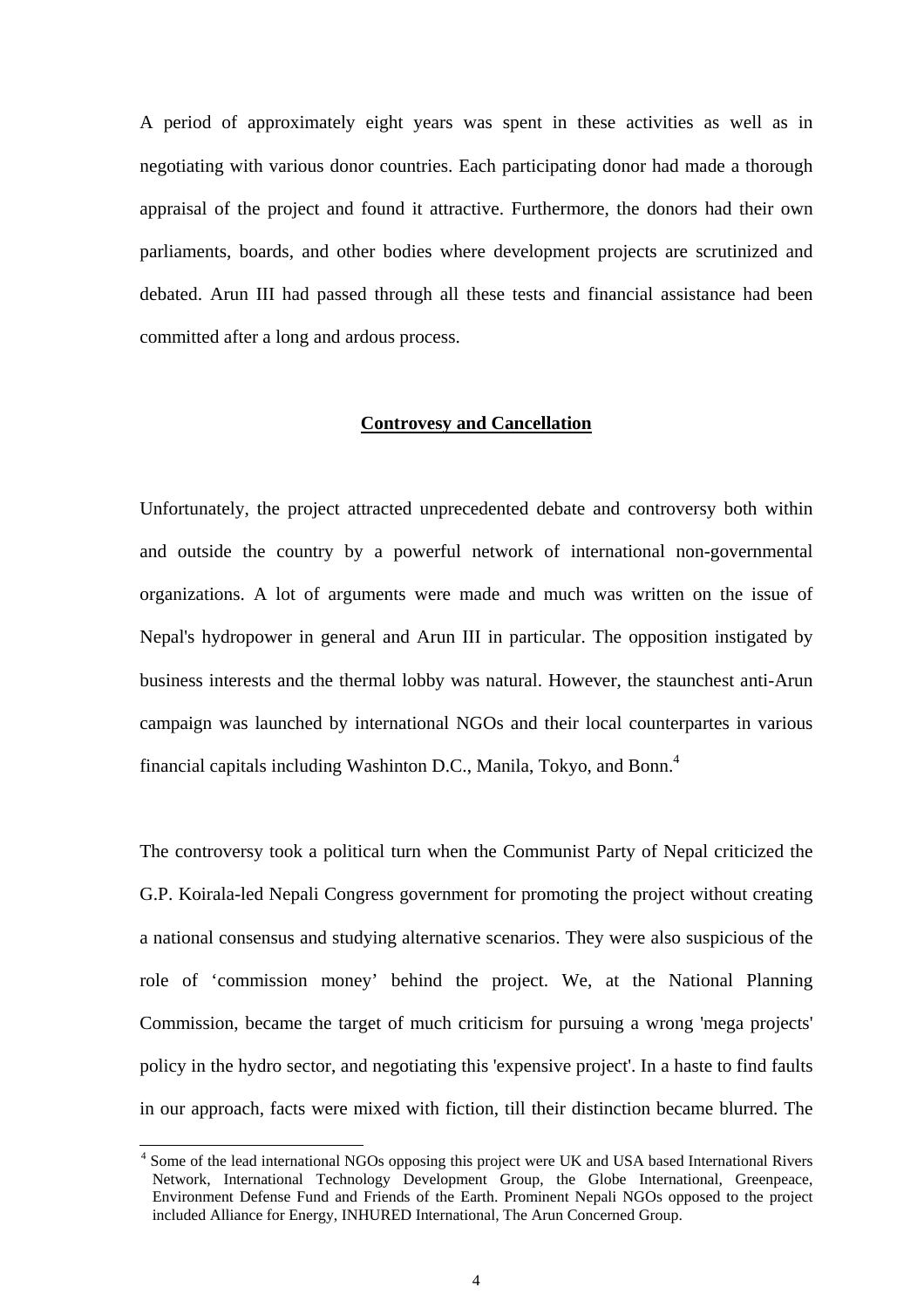situation reached its climax when the General Secretary of Nepal Communist Party (UML) Madhav Kumar Nepal shot a letter dated 18 October 1994 to the World Bank President expressing "serious reservations about the way the project has been designed and proposed". He also wrote that he would undertake a fresh review of the cost-benefit and the environmental side of the project before taking any final decision, "if elected to form a new government in Nepal." The letter also questioned the mandate of the then 'caretaker' government to make a decision on such a vital project. The timing of this letter could not have been more critical, Nepal was preparing for mid-term elections, and the World Bank Board was scheduled to give final approval to the project on the 3rd November 1994.

It is absurd that the letter mentioned a lack of project debate in Nepal's parliament, and challenged the competence of the 'caretaker' government to take a decision. Both these assertions were at variance with the truth. First, the project was debated in the parliament based on the motion of public importance tabled by a prominent UML leader.<sup>5</sup> Second, the question of the competence of a 'caretaker government' was not valid, since the project had already been negotiated and processed by the full-fledged cabinet before the announcement of the election.<sup>6</sup> The only formality remaining was the approval by the World Bank Board of Directors. Naturally, the World Bank took the content of the letter seriously, as it came from the leader of the major opposition party which stood a chance of winning the election. Consequently, it deferred the final project decision on the project.

The mid-term elections in November produced a hung parliament with no party winning majority seats. The CPN (UML) which emerged as the single largest party formed a minority governmant. In view of the party's earlier position on the project, it tried to

<span id="page-4-0"></span> <sup>5</sup> <sup>5</sup> UML Leader Jhalanath Khanal had tabled a Motion of Public Importance on the subject.

<span id="page-4-1"></span> $6$  Government assumed the 'care-taker' status after the announcement of the election date.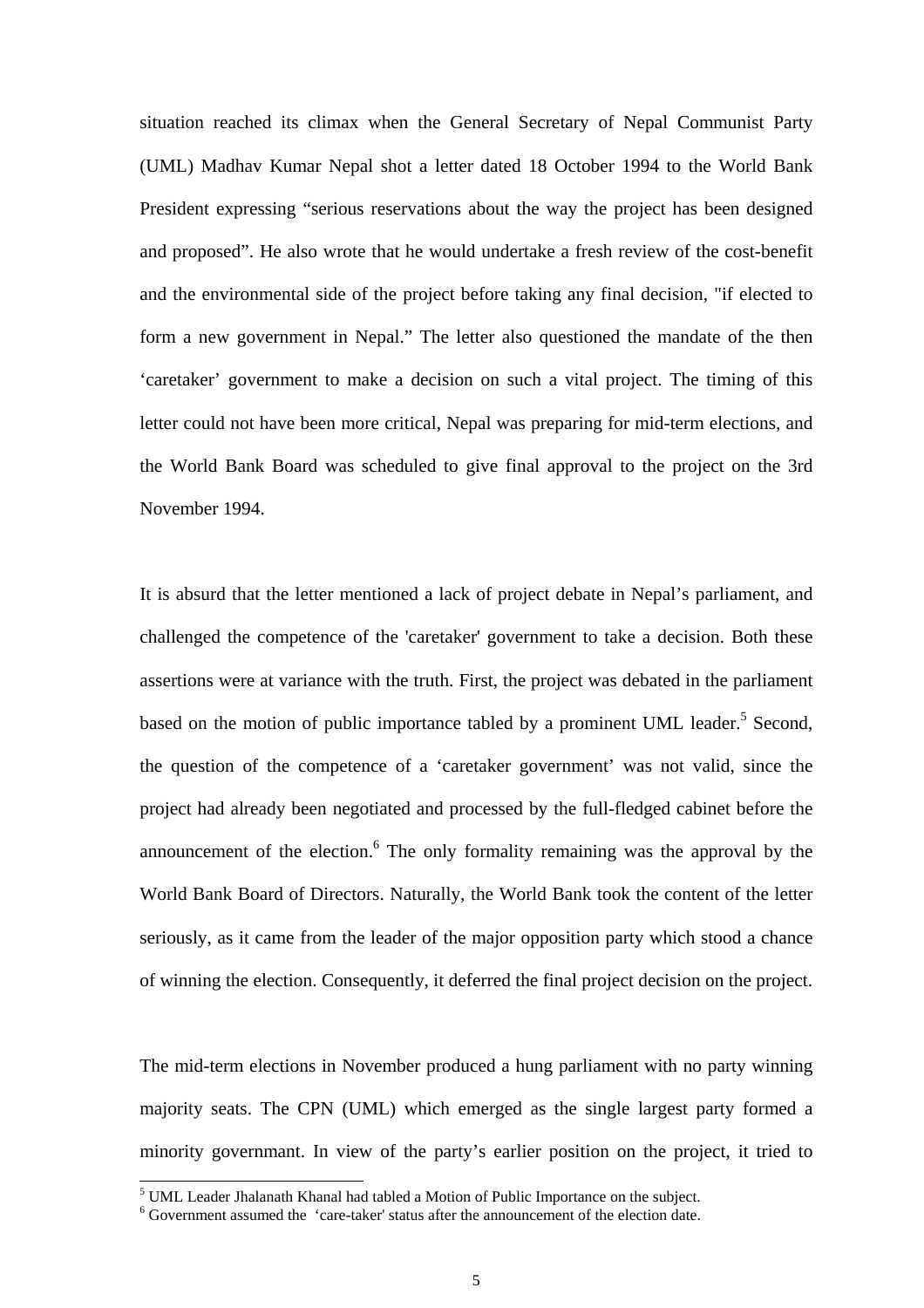procrastinate a decision on the project. The anti-Arun campaign was gaining strength. A new mangement had assumed office in the World Bank and they did not share the same commitment to the project as their predecessors. Sensing the seriousness of this problem, this author, as a member of Opposition, tabled a Motion of Public Importance in the House of Representatives demanding an immediate Government decision on the project. I warned that any delay to take a decision could lead to the loss of the project, on which the nation had invested so much energy, resources, and time. The debate on the Motion continued until late night with unprecedented participation. Practically all party leaders including some members of the ruling party spoke in favour of an immediate decision. The response from the Minister of Water Resources was non-committal, raising several questions about the design and cost of the project, which he said "needed to be sorted out" before any decision was nade. Subsequently, the Minister dashed to Washington D.C., naively believing that he could reduce the project cost by redesigning a project which was already processed for final formal approval. The project had already been subjected to thorough scrutiny from all possible angles by the best possible professionals.

The World Bank was not convinced of the Government's commitment to the project. On 3rd August 1995, the new World Bank President James Wolfensohn cancelled the project "in agreement with the Government of Nepal". Referring to his telephone conversation with Prime Monister Manmohan Adhikari, he said priority would now be given in "devising and implementing alternative strategy of meeting its needs for electric power"<sup>[7](#page-5-0)</sup>. In cancelling the project, the President gave three reasons, namely :

i) concern regarding Nepal's management capability to meet the demands and long list of actions which the project of this size and complexity would involve;

<span id="page-5-0"></span><sup>-&</sup>lt;br>7 *The World Bank News Release No.96/Soo8*. August 3, 1995.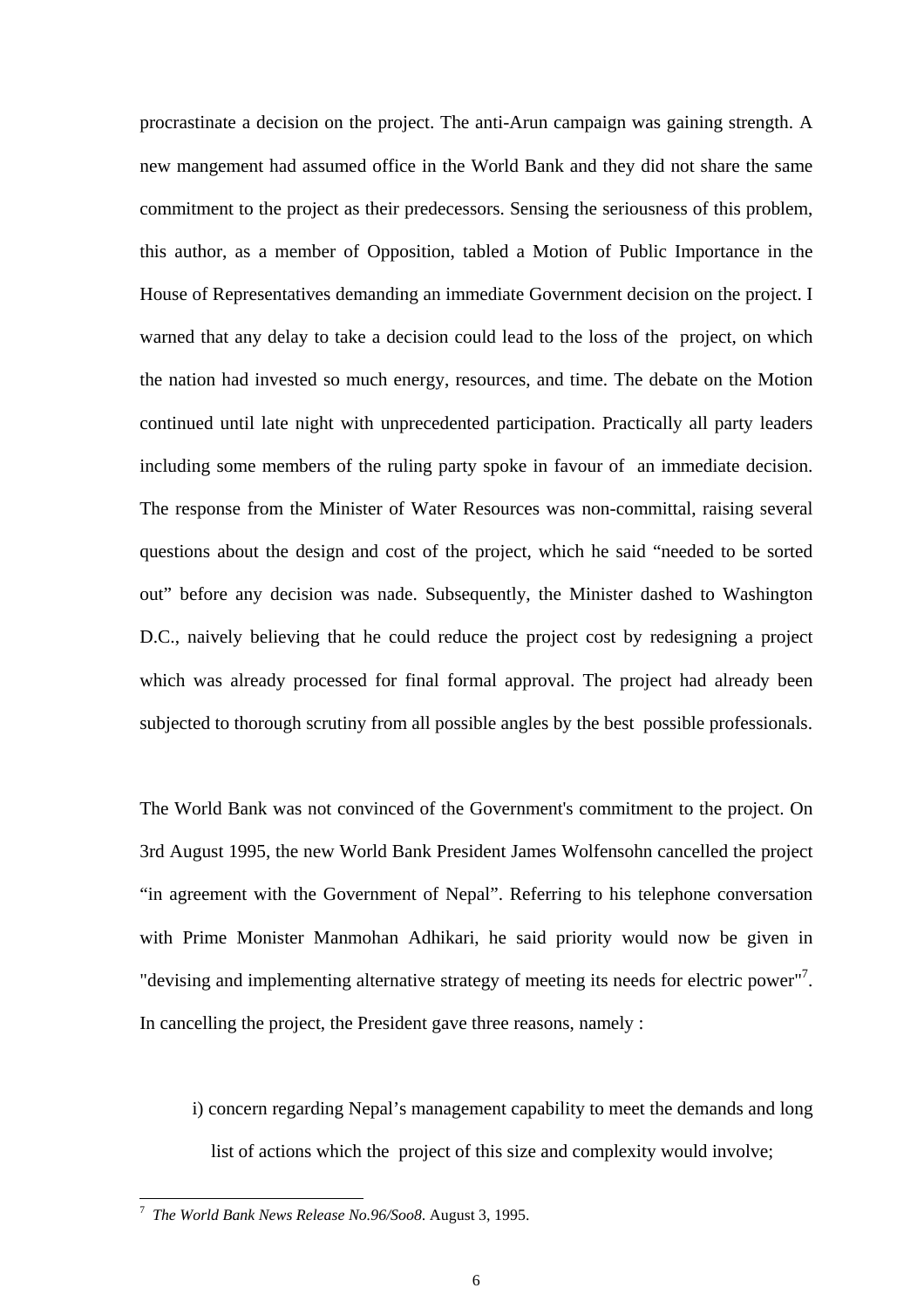- ii) difficulty in gaining popular support in implementing a number of measures including power tariff and prioritization of public expenditure and;
- iii) difficulty in mobilizing additional \$30-40 million cost overrun as a result of the delay in project implementation.

These arguments were not very convincing. The first two concerns were raised many times before, and were fully addressed. The Inspection Panel which the Bank had set up to review the social and environmental questions raised by NGOs found no fault in the way the project was designed. The President had cancelled the project without even discussing it with the Board of Directors, where other cofinancing partners would have presented their respective positions. In fact, some of the concerned financing partners were surprised at the World Bank's decision. It was particularly surprising since it had championed this project for about a decade. In this way, the Bank had virtually led the country to a 'no option trap'.

One immediate fallout of the project was the joy and celebration by the anti-Arun NGOs. The World Bank management had been the target of attack of this group for promoting 'destructive megaprojects,' and its new President who came from an investment banking background was equally criticised. The President's decision pleased this group; his acceptability with them established. It is sad that even Joseph Woods, a World Bank Vice President who had worked hard to promote this project, fell in line with the new management's approach. He said "the signal we would send out is that the Bank no longer supports infrastructure projects like this."<sup>8</sup> Ironically, just a few months after this decision the World Bank approved a mammoth 1450-mw Ghazi-Barotha hydroelectric

<span id="page-6-0"></span> <sup>8</sup> <sup>8</sup> See press release of 4 August 1995 by International River Network. Joshep Woods, together with the then NPC member responsible for the energy secor Binayak Bhadra, had visited various countries addressing the concerns raised by the civil society organizations about the project.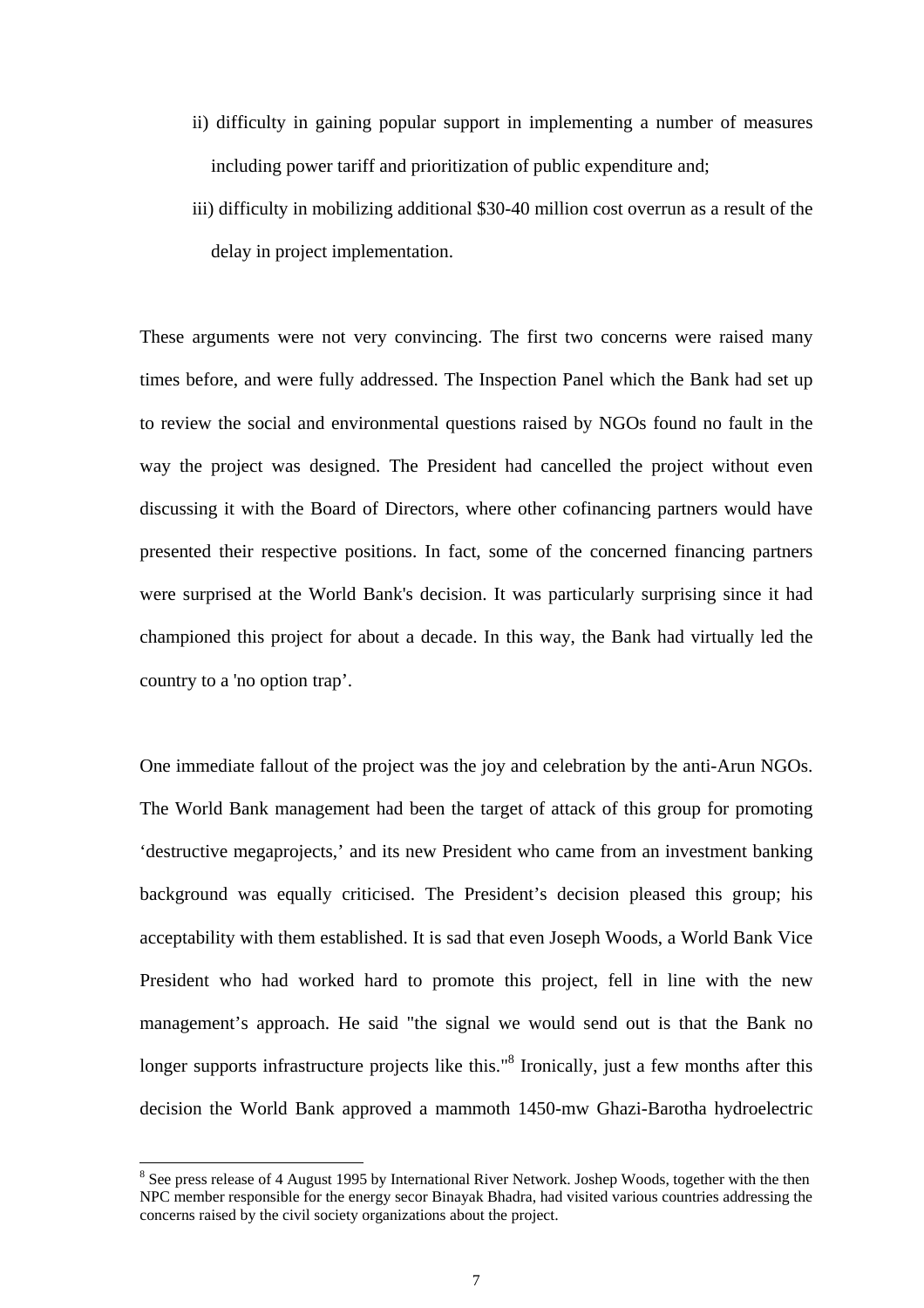project in Pakistan and a 11-km Jamna Bridge in Bangladesh. This only indicates how a small and poor country tends to fall victim to the changing approach of mega institutions influenced by a network of interest-groups.

#### **Allegations vs Facts**

Let us now review the allegations labeled on Arun III against the facts. The first criticism was that Arun III was a huge project costing more than Nepal's annual budget. It was alleged that Nepal did not have the management capacity to implement such big projects and only big international contractors and their local commission agents would prosper. It would crowd out small scale projects and Nepal would not be allowed to promote project above 10 mw after accepting Arun III. Therefore, an alternative approach was necessary with an emphasis on small projects to be implemented by indigenous capacity. Second, it was pointed out that this project would cost \$3,800 per installed KW whereas private companies could produce power at half that price. The project would make the power tariff unaffordable and the loan component of the project would impose a huge debt servicing burden on the economy. Third, the project would have adverse effects on natural resources such as land, forests, fisheries, and the socio-cultural environment of the Arun basin where 450,000 population of 10 ethnic groups lived. In this context, there were comparisions made with the controversial Narmada project of India.

#### **Small Vs Big Debate**

The charge that Arun III's cost was equivalent to one year's national budget did not make economic sense, since the project expenditure was spread over eight years; and it did not crowd out other priority development activities. The allegation that the Nepali Congress government favoured only big projects was equally invalid since one of the important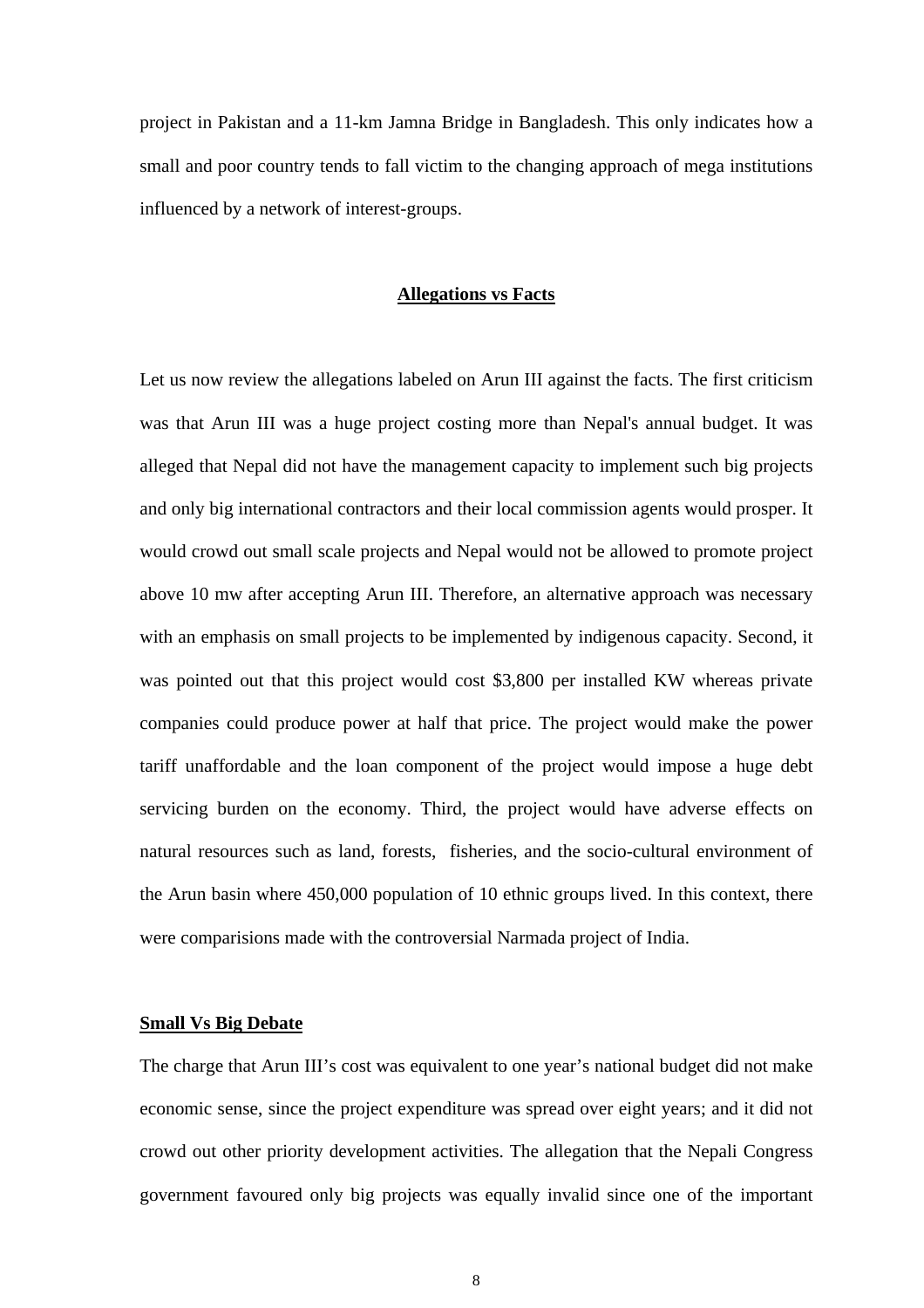policy departures made by the National Planning Commission in the early nineties was the emphasis given to the micro sector, particulary in energy generation, irrigation, roads, and similar development projects. Programmes were formulated to implement small hydro and other similar schemes for districts which had no access to electricity. We even invited agencies who were advocating small projects to take up the challenge of implementing mini hydro schemes in such districts for which government would provide every conceivable support.<sup>9</sup> The most outstanding example of the an indegenous hydro plant was the Butwal Power Company. Thanks to the plants untiring efforts during the last three decades, they had reached a stage when they were in a position to execute a project of the scale of Khimti (60 KW), after completing Tinau (1 MW), Aandhi Khola (5 MW) and Jhimruk (12 MW). Recognizing the pioneering contributions made by Dr.Odd Hofton in this field, the NC government had extended national honors to him.

I myself had called several meetings at the NPC inviting our banks and other financial institutions to find ways of mobilizing domestic resources to support the Khimti project. Similarly, the Governemnt developed the Kali Gandaki A project and brought it to the bankable level. A number of other smaller projects such as Modi Khola, Bhotekoshi, Puwa Khola were pushed forward for further investigations and detailed engineering studies to bring them to thier implemention stages. The Hydro Power Act enacted by the NC government had paved the way for all these projects because the Act made it possible for private parties, local and/or foreign, to invest in hydropower. It was a very sensible move in the context of increased global competition for soft credit and limited investment capacity of the Government.

<span id="page-8-0"></span><sup>9</sup> <sup>9</sup> Some of these NGOs were invited in the National Planning Commission at my inititive. They replied that their job was advocacy and therefore would not be involved in implementation side.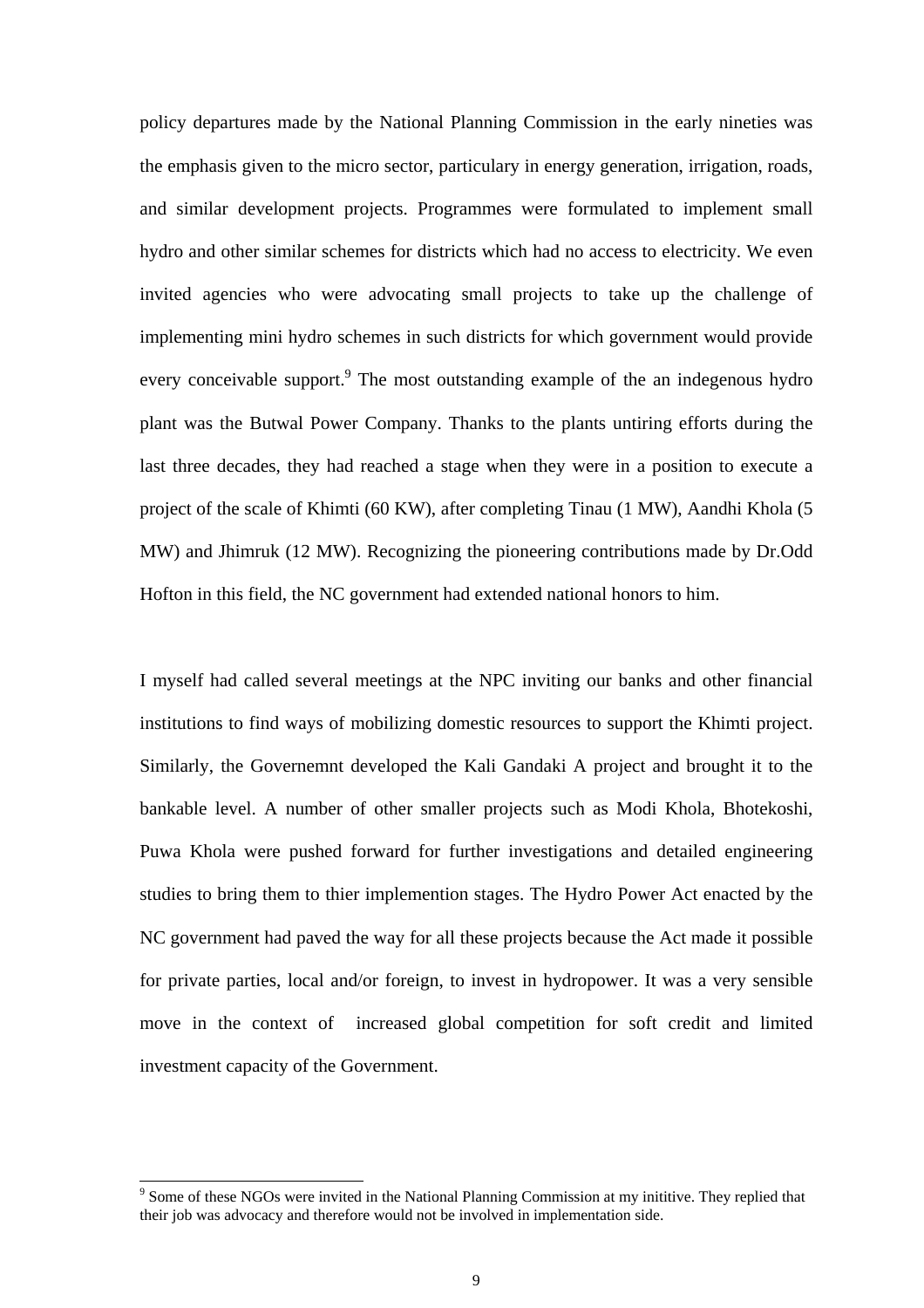The proponents of the alternative approach had proposed to transfer the planned Arun III funds for the construction of ten different smaller scale projects to spread the risk. This looked fine in principle, but experience showed that the process of developing alternative hydropower projects is far more difficult and time consuming. They take a long time for investigation, feasibility, detailed engineering, financial mobilization, and subsequently implementation. Furthermore, donors only consider financing identified and studied projects after their own careful appraisals. It was childish to believe that the funds committed to Arun III could easily be transferred to other projects. Furthermore, the duration for implementing one medium hydro project from the stage of investigation to implementation and final commissioning ranges from 6 to 10 years, even if the whole schedule is strictly followed with clock-work precision.

Even as Arun III was under negotiation, we in the Government thought it wise to promote another medium sized project, Kaligandaki A, to meet the intermediate power needs. The World Bank was against this if we were to proceed with Arun III as they thought that it would prove difficult to manage and Nepal's macro economic situation could not afford both projects. We rejected this proposition and went ahead with further developing this project with UNDP and subsequently Nordic assistance. Thanks to the excellent work by our experts, we were ultimately able to convince the World Bank and others about the macro affordabilty of both projects. Kaligandaki A consequently became part of the agreed investment plan and was included in the future resource envelope. Therefore, the conditionality regarding NEA not being able to take up project beyond 10 MW without prior World Bank consultation became redundant. The clause was not in a position to prevent the Government from starting other projects, if one could show that the project would not divert resources from Arun III and jeopardise its implementation.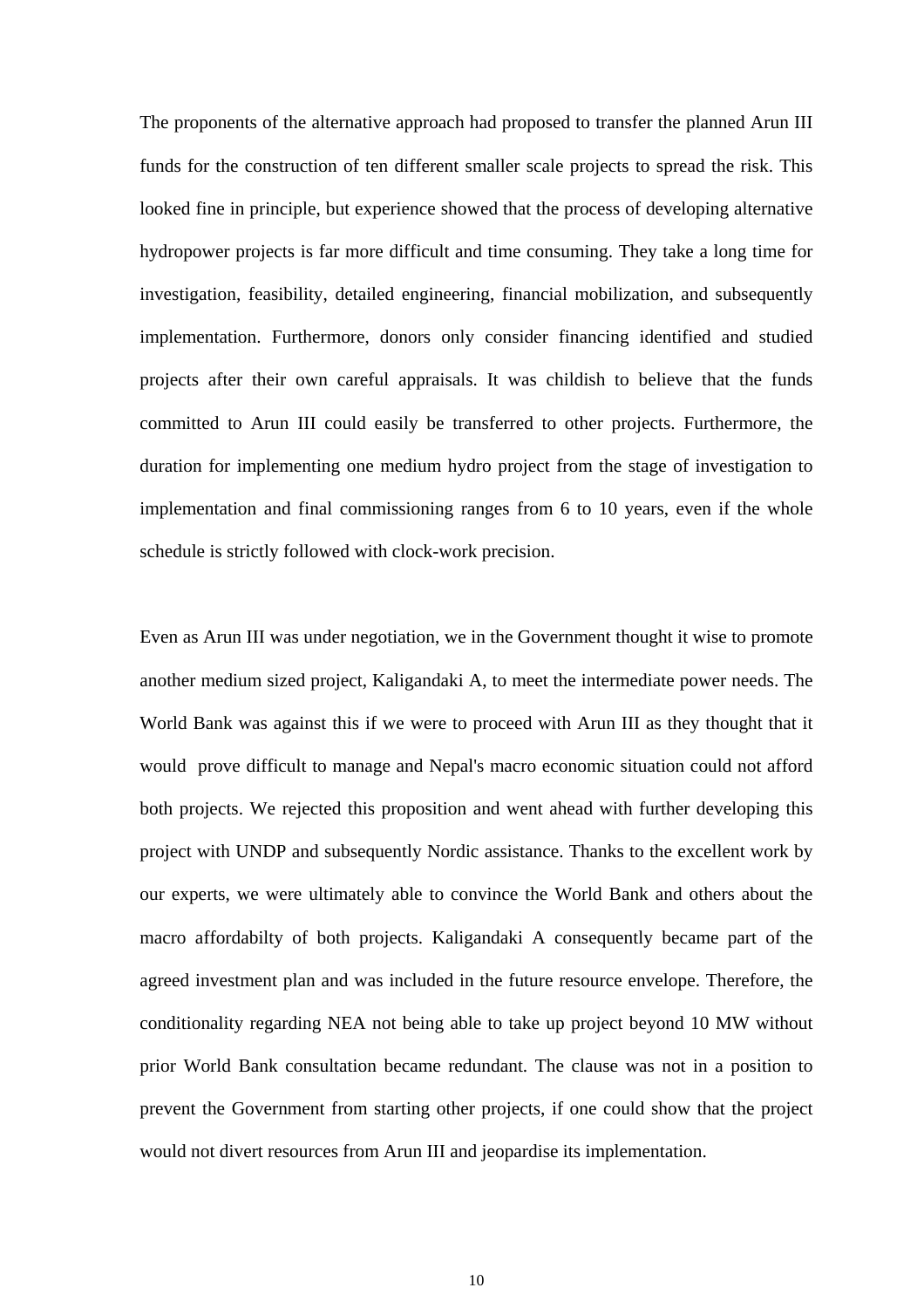In a country with so much hydropower potential and so little use, the question of big versus small is rather academic. For Nepal's hydropower development, a one dimensional approach is simply insufficient and wrong. There should be space for projects of all sizes. Small, is of course, beautiful, and sometimes is the only answer to provide electricity to remote mountains and hills. Hence, the programme of that electrify small distant villages and mini hydros for hill district headquarters and growth centres not connected by the grids. Similarly, the medium and large hydros are essential for our grid systems and export purposes. In the first half of the 1990s, Nepal's energy demand was increasing at a rate of approximately 15 percent i.e. about 40 MW annually. It was simply impossible to meet this ever-increasing demand by limiting our options to small projects. Furthermore, more power supply was required to meet the existing unmet demand, where 90 percent of the population had no access to electricity. The liberalization policy initiated by the NC Government had set in motion a surge of industrial initiatives but power supply remained the main constraining factor. Many investors visited Nepal with investment proposals, provided the Government would assure them of the required amount of energy. The historical electricity sales curve also showed big sales growth in years when major hydro projects were commissioned. Therefore, the challenge for policy makers and planners is developing projects of all sizes and from all sources - private, public, internal and external. Without such an approach, meeting the ever increasing electricity demand would not be possible, let alone for export and making it an engine for growth.

#### **Debt Burden, Power Tariff and Project Cost**

The allegation that the project would impose a huge debt burden on the economy was false as even skeptics accepted that the most attractive feature of Arun III was its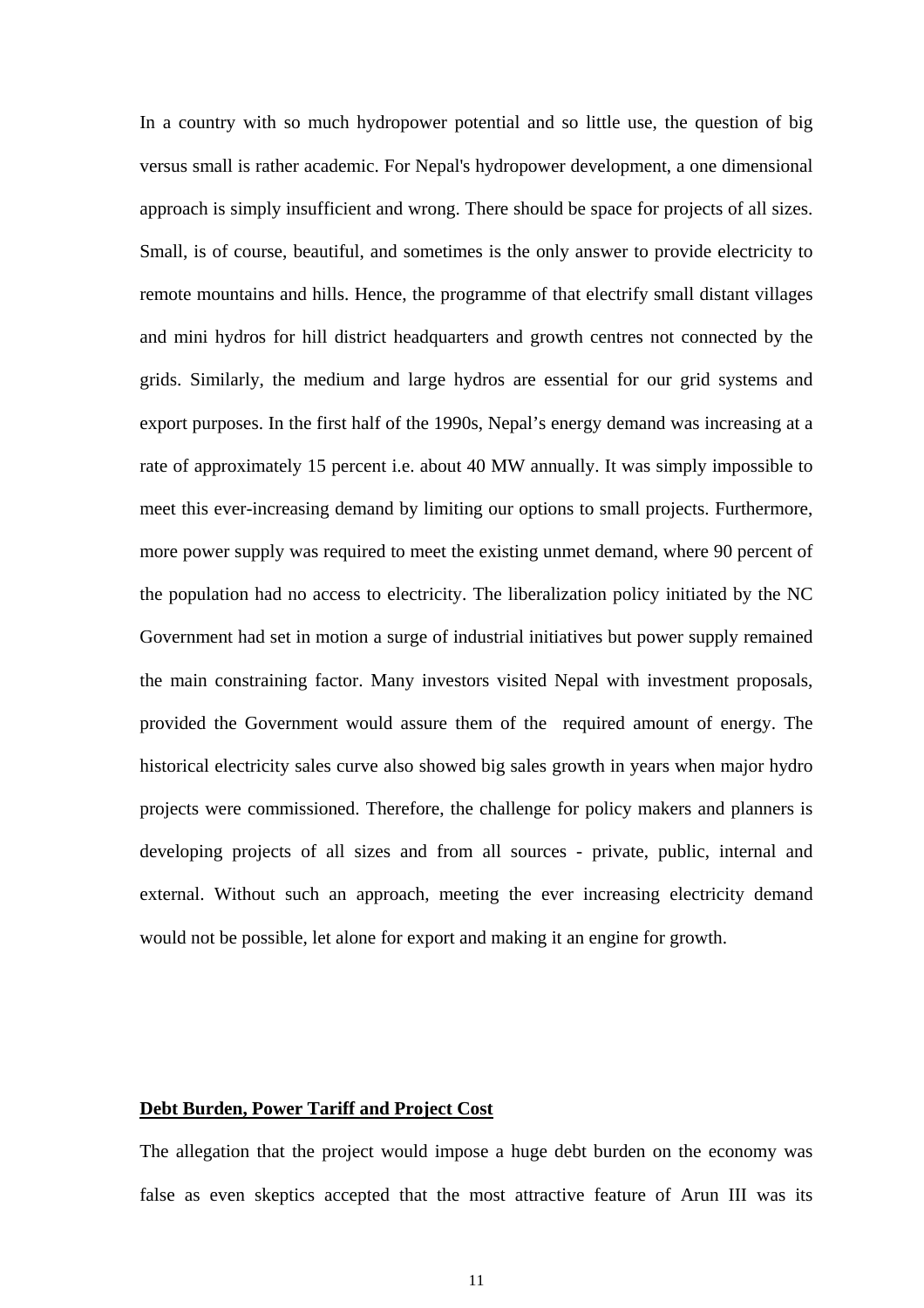financial package. Over half of the external assistance was in the form of grants. The remaining debt portion was of a concessional nature carrying around 1 percent interest rate and payable over 40 years, with a grace period of an additional 10 years. As noted above, the project would have generated a minimum of five billion rupees (\$100 million) annual revenue at the prevailing tariff at that time. At the present rate it would be about eight billion. Not more than 20 percent of the revenue generated by the project would have gone to service debt, the rest being available for investment in other priority areas such as poverty alleviation, rural development, education, and health. Out of all the investment projects supported with external credit in Nepal, it is only the investments in hydro power and telecommunications that has generated revenue sufficient not only to service debt, but also produced large amount of 'social profit' for government investment. Even a relatively small hydro power complex like Kulekhani I presently generates an annual revenue of Rs 828 million, of which 160 million is used to serve debt, thus generating a net revenue of Rs 668 million annually. Similarly, Marshangdi generates a net revenue of Rs. 10[10](#page-11-0) million annually. $^{10}$ 

It was also amusing to see some critics belabouring to present a high energy cost from Arun III by adding elements not allowable in normal economic practice and conventional project analysis. Financial costs were combined with economic costs and the cost of installed capacity was calculated instead of the cost of energy generation, particularly that of firm energy. Arun III had an edge on the question of year-round firm energy. Others calculated the investment in Arun at future prices, and compared its economics with past investment and prevailing tariffs without price adjustments. Such estimates were obviously misleading.

<span id="page-11-0"></span> $10$  Figures are for Fiscal Year 2003/04 available from the NEA.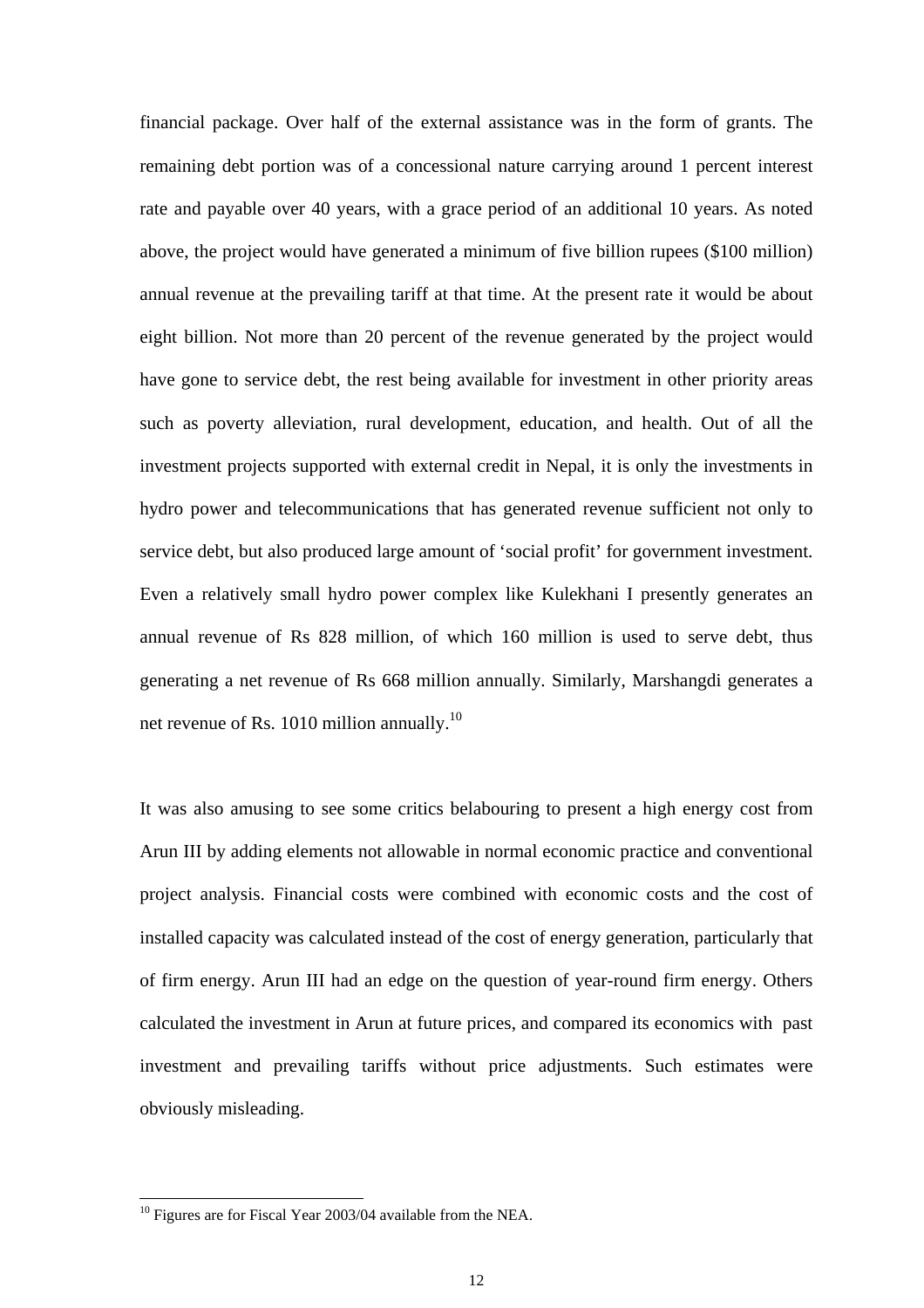Despite the continued reminder of load shedding, one often forgotten aspect of the Nepalese power scenario is the mismatch between the energy demand and supply, particularly when examined on a seasonal basis. As the bulk of the power supply is derived from the existing run-of-the-river projects, the power supply during the dry season is much below their installed capacity, resulting in huge power deficit in the dry season. This problem could be remedied either through the development of large storage projects or projects which give firm energy throughout the year. The alternative to this is to generate power through diesel-fired thermal plants or imports from India. Arun III could generate firm energy throughout the year, thereby preventing the need for importing large quantities of fossil fuel. Such imports would pose logistical problems, increase external dependence, cause environmental damage, and drain forex reserves. It is also important to note that the cost per unit of thermal power is much higher than the normal hydro-based tariff rate.

In fact, of all the projects studied until then, Arun offered the cheapest firm energy, that is at the rate of 5.94 cents per kw/hr. This cost was to the NEA, not to Nepal as the external assistance received by the Government in grant and concessional loans is subsequently relent to Nepal Electricity Authority at the rate of 10.25 percent interest. If one takes into account only the cost of the project to the national economy, the production cost of both firm and average energy by Arun III would be less that 2 US cent per kw/hr. We did not come across any firm proposal which would generate power at a cost even remotely close to this figure. This cost would even come down further if one were to consider the common infra-structural facilities such as roads, dam/intake, transmission lines, camp facilities whose costs were fully absorbed by the proposed project. These facilities accounted for nearly 50 percent of the total project cost. As these facilities are available for the subsequent phase of Arun III and other projects in the Arun valley, the implication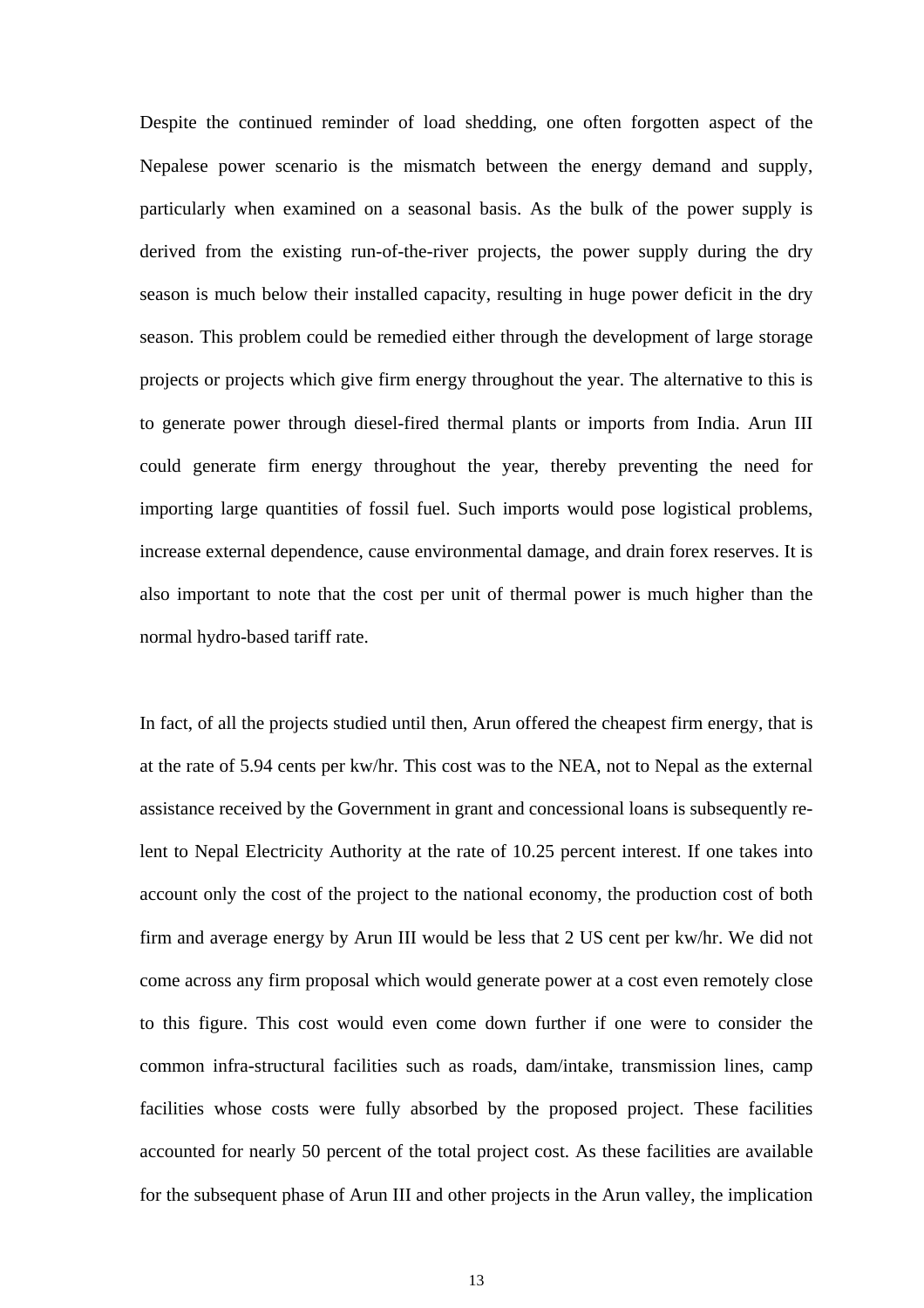was "higher energy cost now and lower cost for future". If one were to further take into account the use of the access road and transmission lines for other projects including the Lower and Upper Arun, with total the generation capacity of 643 MW, the energy generation cost would come down to be among the cheapest in the world.<sup>11</sup>

Some critics raised the issue of affordable energy price, which was reasonable. The issue of affordablity ultimately depends on the cost of energy generation which varies from one project to another. One question was often asked: if Arun III could generate cheap energy why was a tariff increase of approximately 88 percent required over a period of nine years from 1996. The tariff question is related to an arrangement between HMG and the NEA, under which HMG treats all investment on Arun III as well as past investments as loans to NEA at the rate of 10.25 percent interest. This requires NEA to increase the tariff rate in order that sufficient resources are generated to pay back the loan to HMG at the agreed rate of interest. The rationale behind this arrangement is two fold. First, it is to ensure that NEA generates necessary resources to finance local costs of Arun III, as well as other power projects so that HMG does not have to divert its resources from other priority sectors to finance the hydro power development programme. Second, it is to impose some financial discipline in our public undertaking by charging tariffs which reflect the cost of production so that the grant or soft money provided by the international community is not treated as free gifts to be squandered by providing cheap utilities.

In sum, the question of tariffs is not linked with the energy generation cost of Arun III. Any government serious about tariff issues would consider other feasible means to moderate it. Such possibilities include reducing system losses, increasing the efficiency of NEA, reviewing the valuation of past investment and bringing them to realistic levels,

<span id="page-13-0"></span><sup>&</sup>lt;sup>11</sup> It is roughly estimated that the cost would be \$ 2,221 per Kw installed capacity and \$ 3.21 per KW hour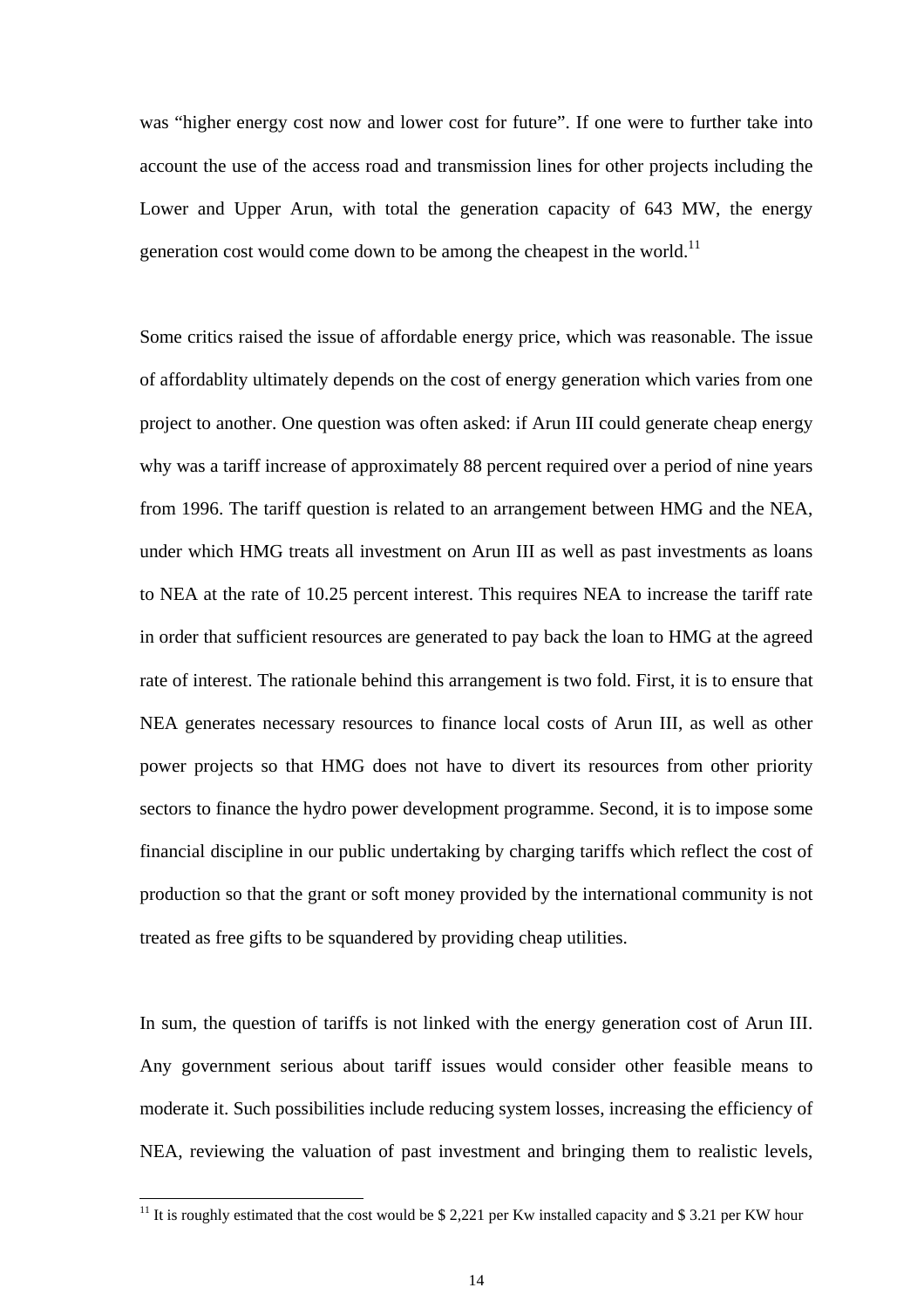and capitalization of some of the NEA debts which would reduce the interest burden. Even one percent reduction in the interest rate could bring down the electricity cost by 22 paisa per unit. These are all internal things which could be done by any government in due course without complicating project negotiations with the donors. The main point is that the NEA should become a commercially viable and efficient entity capable of generating a minimum internal rate of return on its investments after servicing its debt.

Criticisms were also made that implementation of projects such as Arun could lead to concentration of wealth in a few hands, as it would enrich big contractors and commission agents. Contractors and businessman play their roles in any business, big or small, even in closely-held economies, and tend to benefit financially. But it would be impractical to stop a road or irrigation or a power project simply because some contractors, agents, or businessman could benefit from them. There are some accepted rules of the game. If there is international capital coming from agencies like the World Bank or the Asian Development Bank, one has to accept international competitive bidding to the member countries for major contractual and procurement works. Under bilaterally-funded projects, contractors from the concerned donor countries will get the contract. If we do not accept such conditions, the recipient countries are free to choose a different type of financing model, and forget about foreign assistance. One cannot avoid big contractors in such projects, but any government worth its salt has the responsibility to bring these contractors and agents under the its tax net, and make them pay in line with their true earnings.

#### **Environmental Issue and the Narmada Comparison**

Some critics abroad were bent on exaggerating the environmental and cultural damage from this project. Comparisons were often made with the controversial Narmada Dam of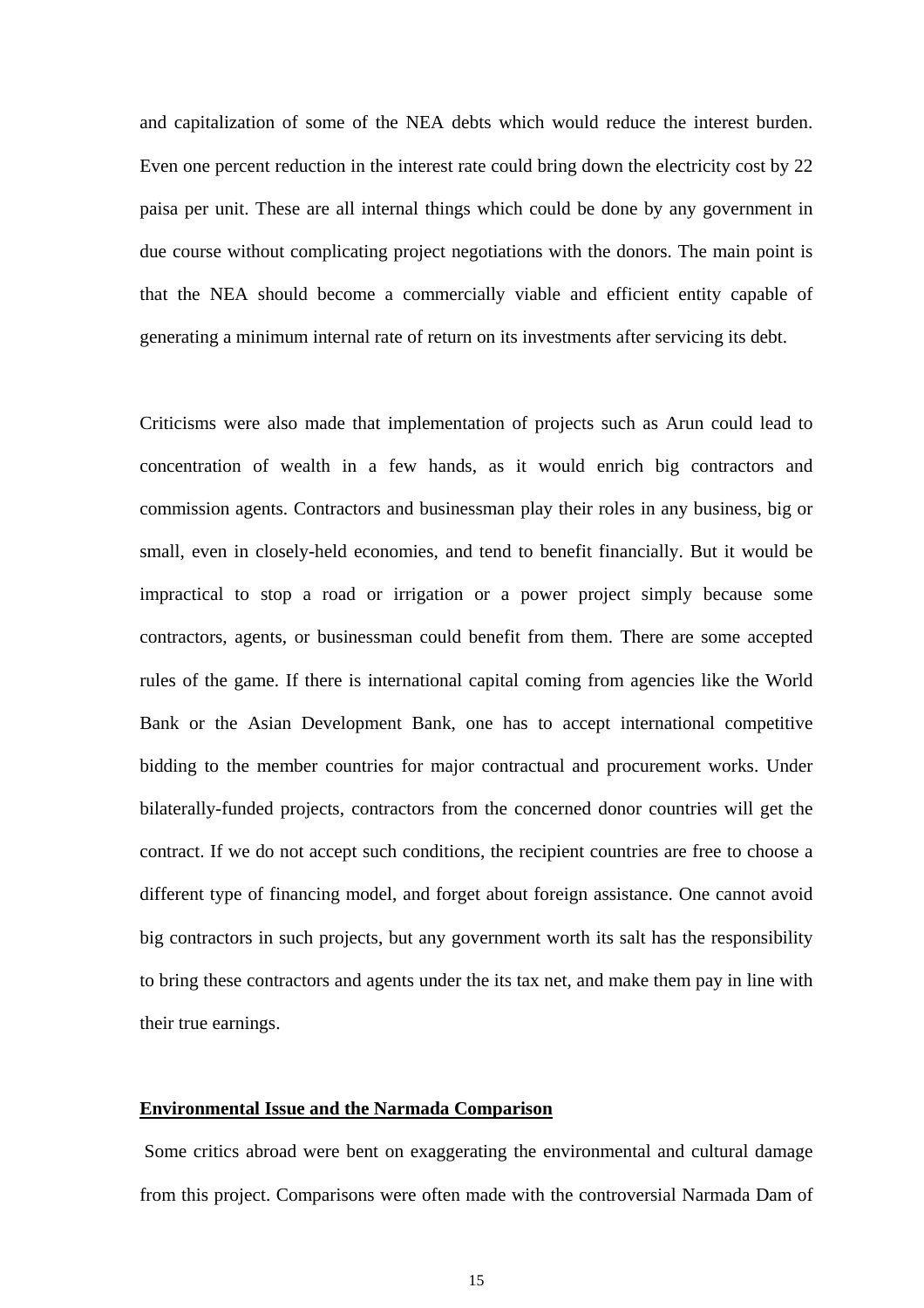India without considering the fundamentally different natures of the two projects. A group of Western NGOs said:

The threatened area is one of the last virgin forests in the Himalayas. The road would endanger a proposed national park, the Milke Danda area, as well as the Hurure-Chilchia cloud forest. Three sal forests would also be at risk…….the dam will destroy fisheries...21 bird, 42 plant, and 13 fish species, including the migratory Copper Mahseer are among the endangered or threatened plant, mammal, butterfly, reptile, bird, and fish species. $^{12}$  $^{12}$  $^{12}$ 

One has to accept some trade offs between environment and modern development. Construction of infrastructure projects like hydropower, roads, and irrigation create negative environmental impacts, but such projects are also vital to improve the living conditions of the people. Otherwise poverty itself will destroy the ecological balance. What is important is a proper mitigation plan to minimise the negative environmental impact from such projects to maintain a balance between environment and development. This was adequately done with respect to Arun III. This was not a reservoir project involving large scale displacement of families, but a simple run-of-the-river project. The simple 50-hectare reservoir proposed in the project did not displace any family or submerge any farm land. The construction of the access road and the transmission lines to evacuate the power to the national grid created some resettlement and compensation problems. The total affected families numbered 958 of which only 119 were seriously affected. The project had provisions for attractive compensation package including substitute land, cash, and employment for at least one member of the seriously affected families.

<span id="page-15-0"></span><sup>&</sup>lt;sup>12</sup> Extracted from the presentation made by the NGO delegation to the  $27<sup>th</sup>$  ADB Annual Meeting in Nice, France.May 1994.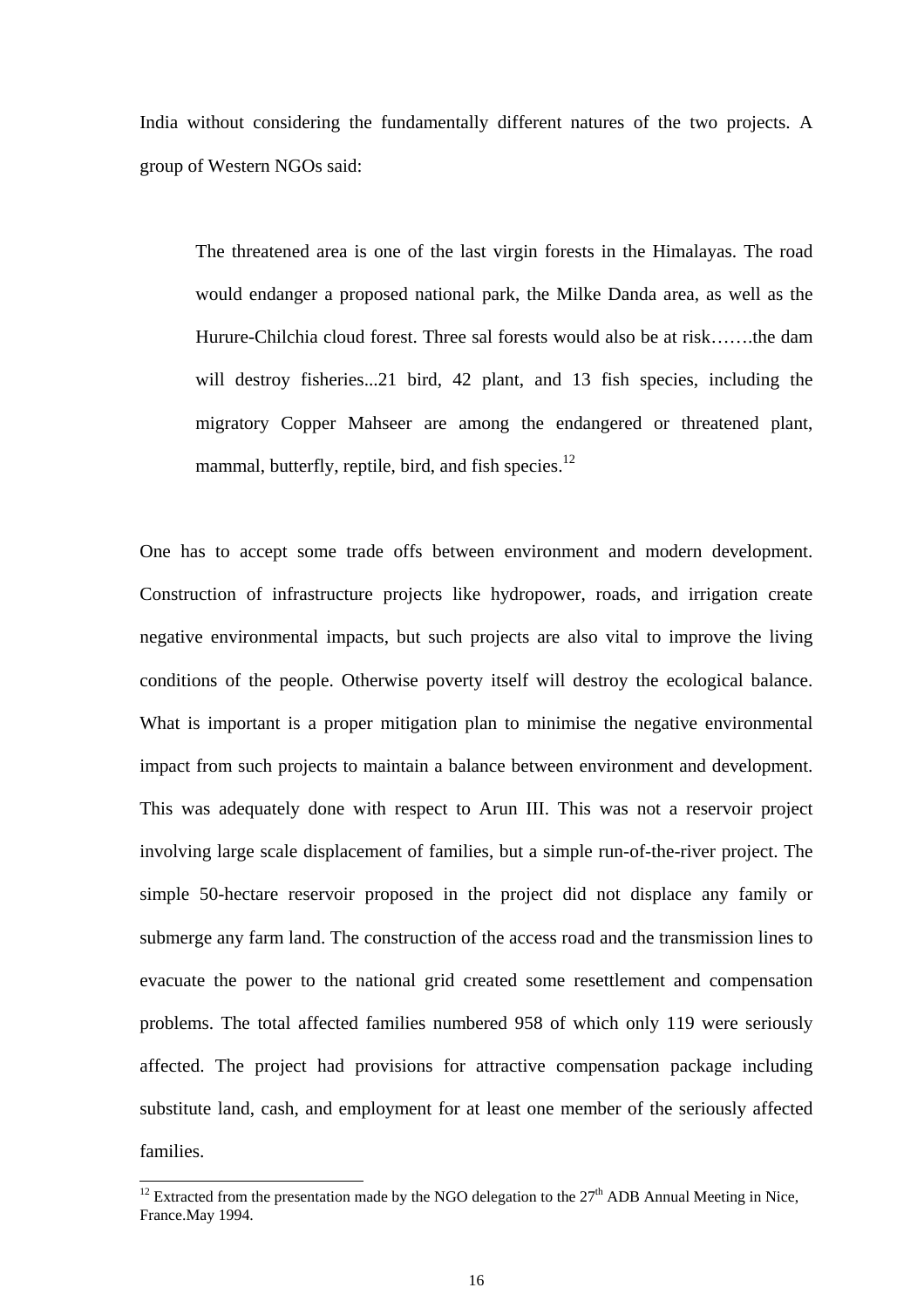To compare Arun III with the Narmada Dam, which involved the construction of a huge reservoir displacing a population of about 67,000 largely indigenous tribals and submerging approximately 11,000 ha of forest land, was simply ridiculous. The project had the Regional Action Plan and Environmental Mitigation Programme with a total budget of US \$ 18.6m to mitigate the negative impacts on the environment. Adequate provisions were also made for forest conservation, environmental mitigation, preservation of biodiversity, religious monuments, artefacts, and the development of microhydro and rural roads.

## **A National Loss**

Arun III was lost, and with it the attractive financial package whose benefits included the huge social profit potential to boost the national revenue also vanished. The Eastern Development Region has been prevented from precious developmental opportunities which the multiplier effects of this project would have created. The dream of the poor people of the Arun valley - who are forced the pain of carrying bags of salt, fertilizer, and other essentials for several days - to have a road to ease their drudgery was dashed.

It may be a long while before the project is brought back for implementation. The internal capacity to develop the project does not exist and the possibility for availing grants and soft loan packages is extremely remote. Accessing concessional loans for a capital investment project of a commercial nature like electricity will be increasingly difficult in the coming days. Such credit is in short supply, but in high demand from other high priority sectors of noncommercial nature throughout the developing world. It is also estimated that about a trillion dollars will be required for financing the power sector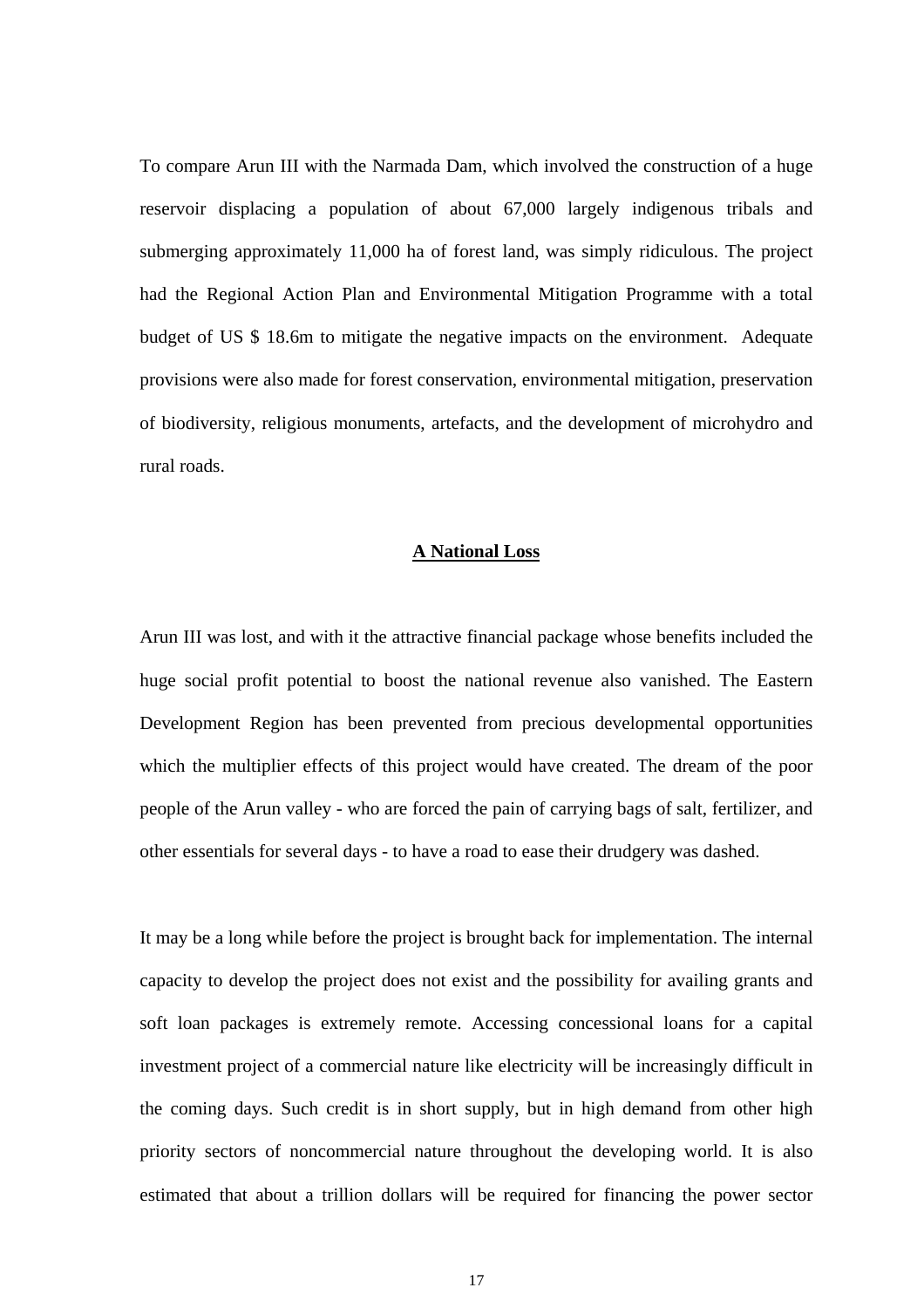expansion plans of low income countries during this decade. As the international financial institutions are unable to meet this requirement with soft loans, alternative sources including the commercial loans and private capital will have to be mobilised under harder terms and with higher repatriation of dividends and debt servicing requirements. Even this does not seem remotely possible under the country's present investment climate and in the absence of access road in place. Even in the unlikely scenario of getting the capital investment, the project cost will be several times higher.

The naïve belief, that the funds committed for Arun III could be transferred to an alternative approach did not materialize. The World Bank had promised to fund an alternative power generation plan, but in the last eight years after the cancellation of Arun, not a single project of power generation was supported by this institution. An umbrella project called Power Development Fund with IDA credit of US \$75 million (compared to \$ 175 million committed to Arun III) was recently approved with the objective of supporting private sector projects. But its implementation is yet to take off. Thanks to the then Government's foresight in promoting the Kaligandaki A, the country did not go dark. The Asian Development Bank and the Government of Japan were successfully pursuaded to jointly support this project. This support was irrespective and independent of Arun III and therefore, there was no transfer of funds committed to Arun. Only the funds committed to Arun III by Germany was transferred to Mid Marshyangdi Hydro Project, and that too after a lot of persuasion.

One positive development in the last decade has been the development of private sector power generation. But the foreign exchange implications and other unfavourable aspects in the power purchase agreement due to poor negotiations have caused a tremendous financial burden on the NEA. The total sales proceeds from the power procured from the